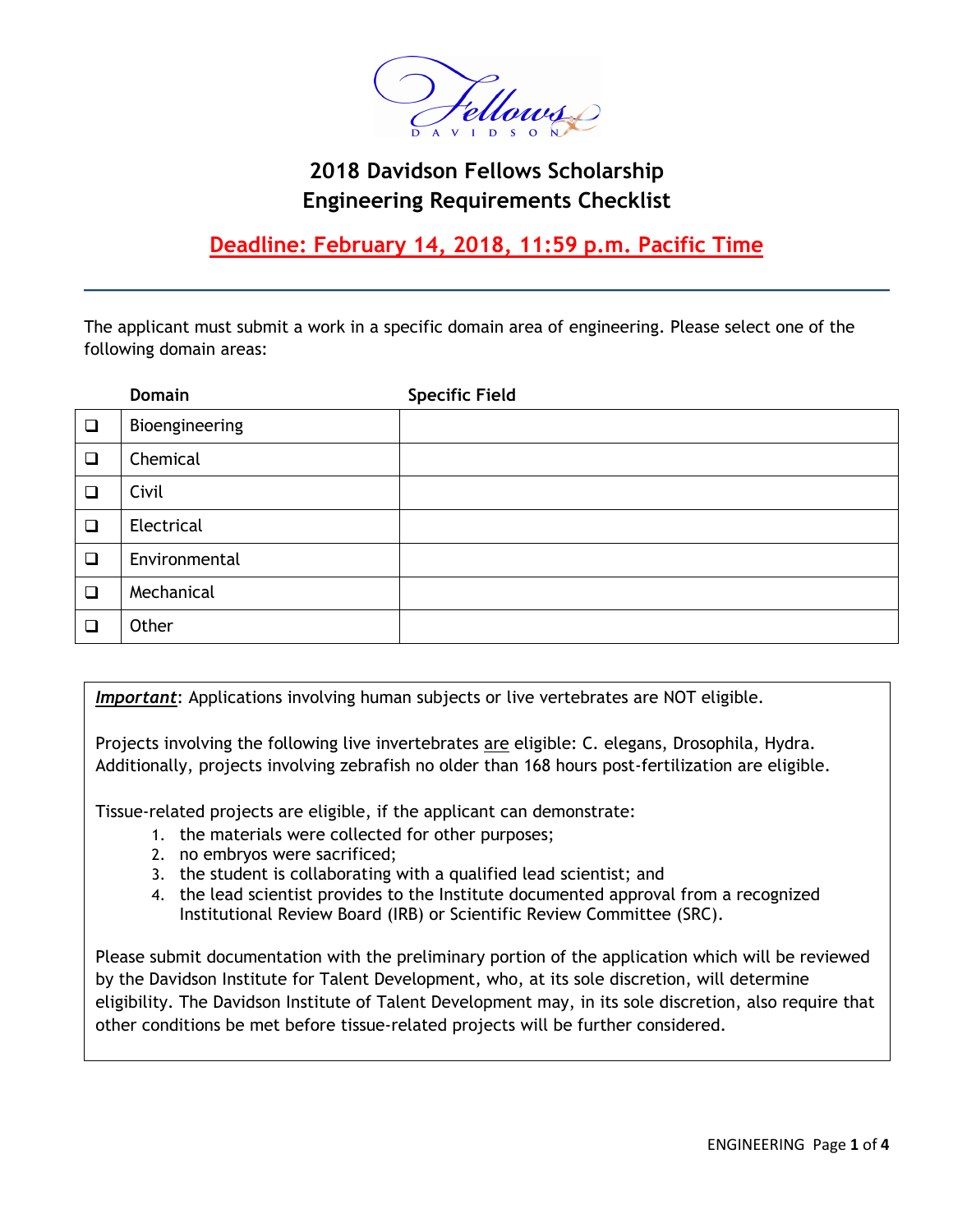

### **Category Components:**

- $\circ$  A formal research report including a works cited page and an annotated bibliography.
- $\circ$  A visual model. This model is the visual representation of your research and findings.
- o *If computer code is involved in the submission, please include it when you send your project components*.

Please note:

- The visual model can be as individual as your project. It may be photos, a PowerPoint presentation, graphs, diagrams, illustrations, etc.; your project will dictate how you present your work. We also suggest asking your nominators how to best present your research and findings.
- The formatting of the works cited page and annotated bibliography should follow the *American Psychological Association Publication Manual* or any other recognized style guide.

#### **Two Nominators Required**

Two individuals who are familiar with your work must each submit a Davidson Fellows Nominating Form. Family members/relatives may not serve as nominators.

Forms must be submitted directly by the nominator to the Davidson Institute on or before the submission deadline of February 14, 2018, 11:59 p.m. Pacific Time. Both nominators are required. Applications with missing Nominating Forms as of the February 14, 2018 deadline will be disqualified.

# **Attachments to the Davidson Fellows Application**

All attachments are to be completed by the applicant. The word count or length of the attachments is up to the applicant.

Note: Applicants in ALL categories must submit Attachments 1 through 3.

### **ATTACHMENT ONE:** Process Essay

- o **Part One**: Please answer the following questions:
	- What inspired you to pursue this work?
	- How much time (hours/days/months) did it take you to complete this work?
	- How did you organize the work that went into doing it?
	- What difficulties did you encounter and how did you handle them?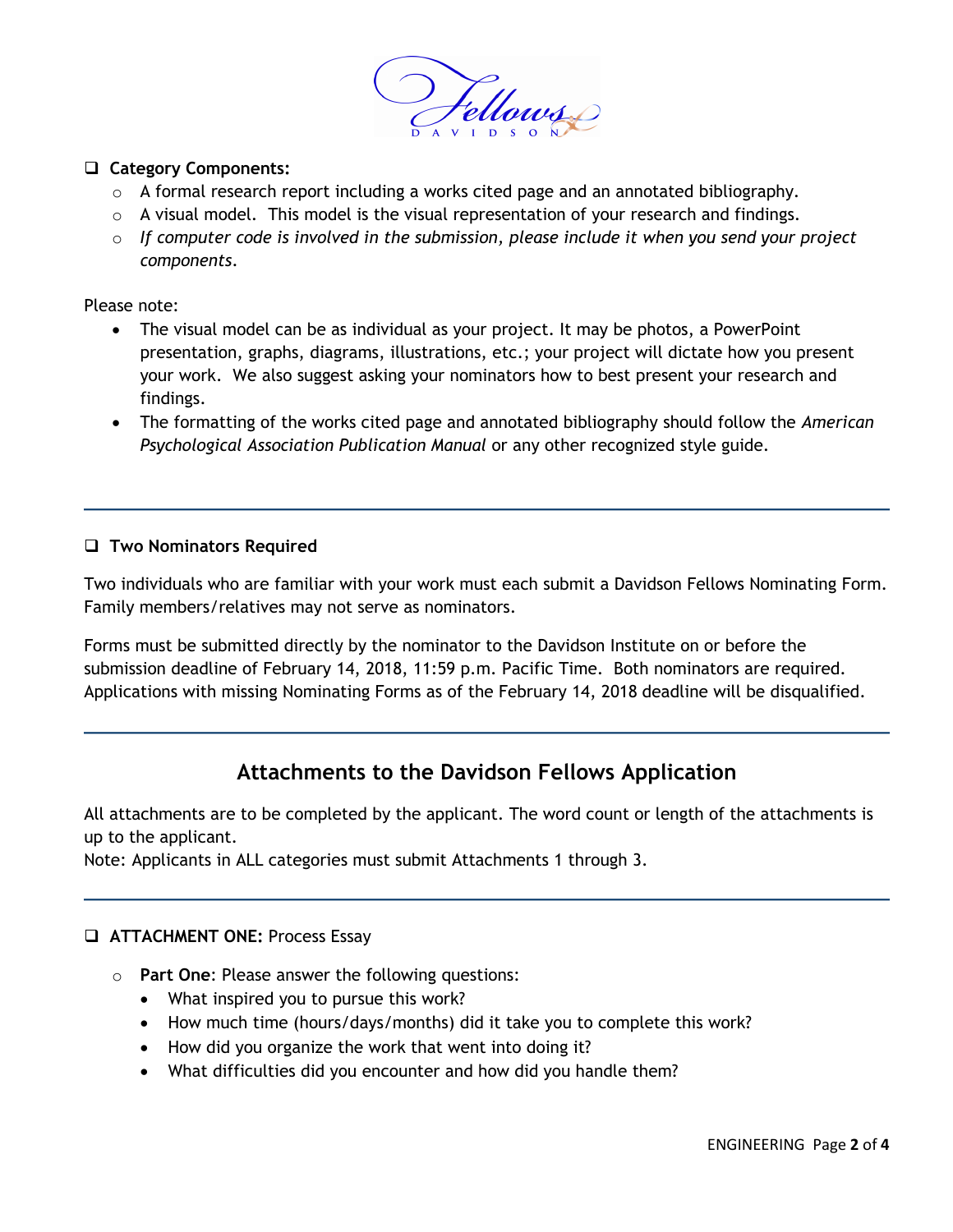

- o **Part Two**: Please answer the following questions:
	- Where was the work completed?
	- Who supervised your work? (Give names, titles, addresses, e-mail, and phone numbers)
	- What help have you received in doing this work?
	- List who helped you and what assistance he/she provided. (Please include individuals who offered equipment, ideas, critiques, materials, methodology, etc.)

## **ATTACHMENT TWO:** Significance and Benefit to Society Essay

Please explain why your submission qualifies as a significant piece of work, as defined by at least one of the following criteria:

- exceptional creativity
- a new idea with high impact and/or broad implications
- an innovative solution with regional, state and/or national implications
- an important advancement that can be replicated and built upon
- an interdisciplinary discovery with the potential to effect positive change
- a prodigious performance

Also, please explain how your work may make a positive contribution to society or has social relevance.

### **ATTACHMENT THREE**: Video Describing Work

Submit a maximum 10-minute, home-production quality video recording. You are encouraged to speak "from the heart" in your video, rather than reading directly from a script. The video is a chance to talk about a topic not addressed in the essays or to expand upon a point the essays touched on only briefly. Suggestions for the structure of the video:

- In the first few minutes, you could briefly describe your submission summarizing why it was done, its significance, its benefit to society/social relevance and other details of your accomplishment.
- Continue by describing how you became interested in this project, how it evolved and how working on it has helped you develop your talents.
- Next, describe how your submission fits into the larger context of the field of study and describe the specific ideas/people/theories that influenced your work.
- Conclude your video with a brief description on how you think your work/talent could be applied/highlighted.

*Please note there are two submission options for this video. Option one is uploading your video (via any accepted format) to YouTube\* and uploading the link to the online application. Option two is uploading a .wmv file that is no more than 75MB directly to the online application.*